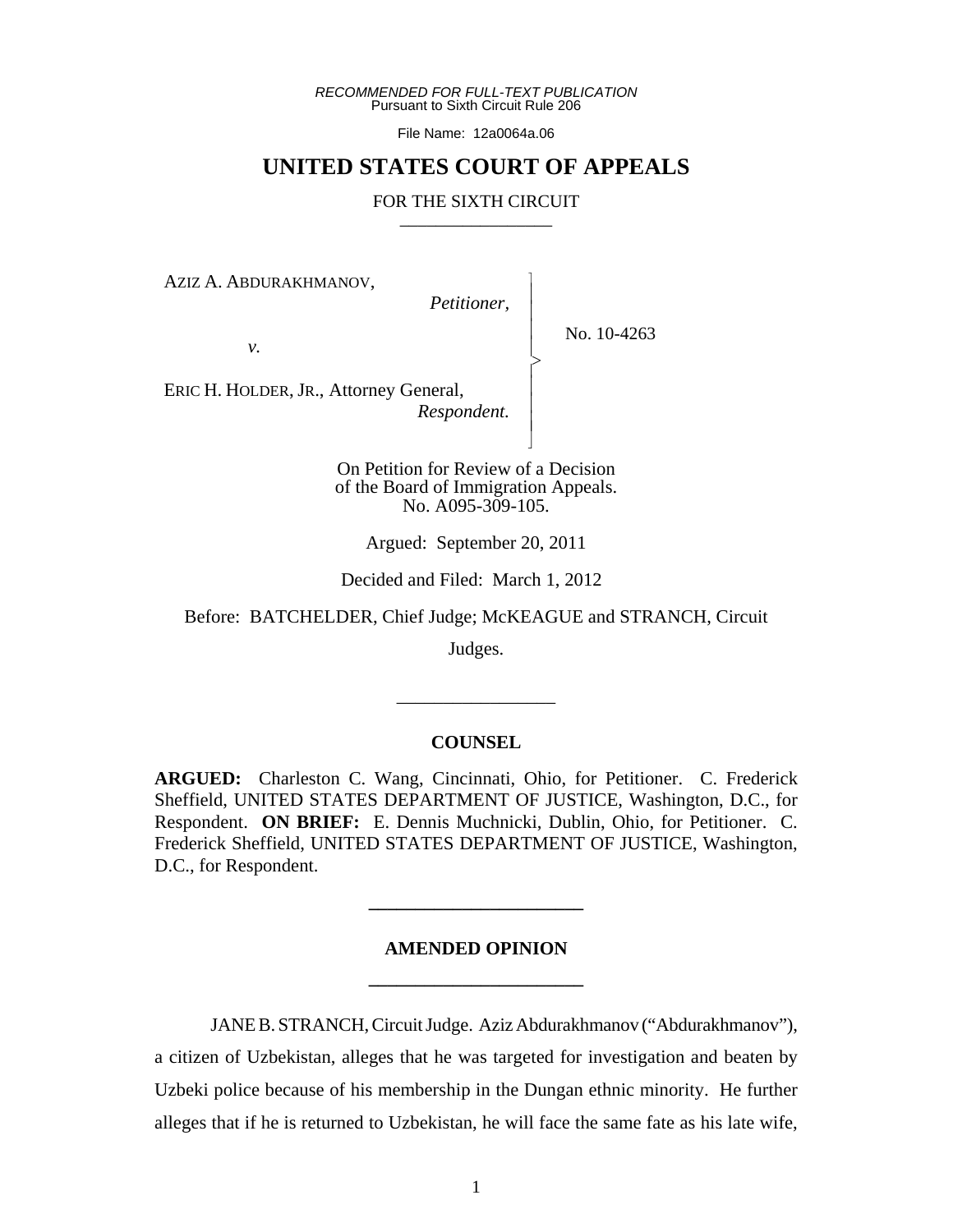who died of injuries inflicted on her by Uzbeki police during a three-day detention. The Immigration Judge and the Board of Immigration Appeals denied his applications for asylum, withholding of removal, and relief under the Convention Against Torture based on both an adverse credibility determination and a lack of corroborating evidence supporting his claims. The agency's decision suffers from a number of errors regarding its findings on credibility and corroborating evidence. Nonetheless, one critical credibility finding is supported by substantial evidence, and so we must dismiss Abdurakhmanov's petition for review.

#### **I. BACKGROUND**

# **A. Facts**

During 1998, while living in Tashkent, Abdurakhmanov graduated from medical school, married, and had a son, Aziz. He, his wife, Yelena, and son are all members of the Dungan ethnicity, a group he says is readily distinguishable from ethnic Uzbekis because they have lighter skin and hair and are shorter. Abdurakhmanov claims that both he and his wife faced substantial persecution due to their ethnicity. He was arrested at least one time while in Uzbekistan, on February 16, 1999, and was accused of terrorism after an explosion that was aimed at taking the life of then-President Karimov. Abdurakhmanov claims that he happened to be in the vicinity of the explosion and was rounded up along with other Dungans for questioning due solely to his ethnicity. He was held for three days, during which he was beaten repeatedly with batons in an effort to force a written confession, which he did not sign.

After graduation, Abdurakhmanov began working at a clinic as an abdominal surgeon. As compared to Uzbeki surgeons, he claims that he made less money, was forced to work longer and more difficult shifts, and was denied the types of surgeries that would give him meaningful experience as a surgeon. He was disciplined for his absence from work due to his arrest in 1999 and eventually left this employment.

In late-March 2000, Yelena was stopped by two Uzbeki police officers who began taunting her. Abdurakhmanov claims that she was stopped because she was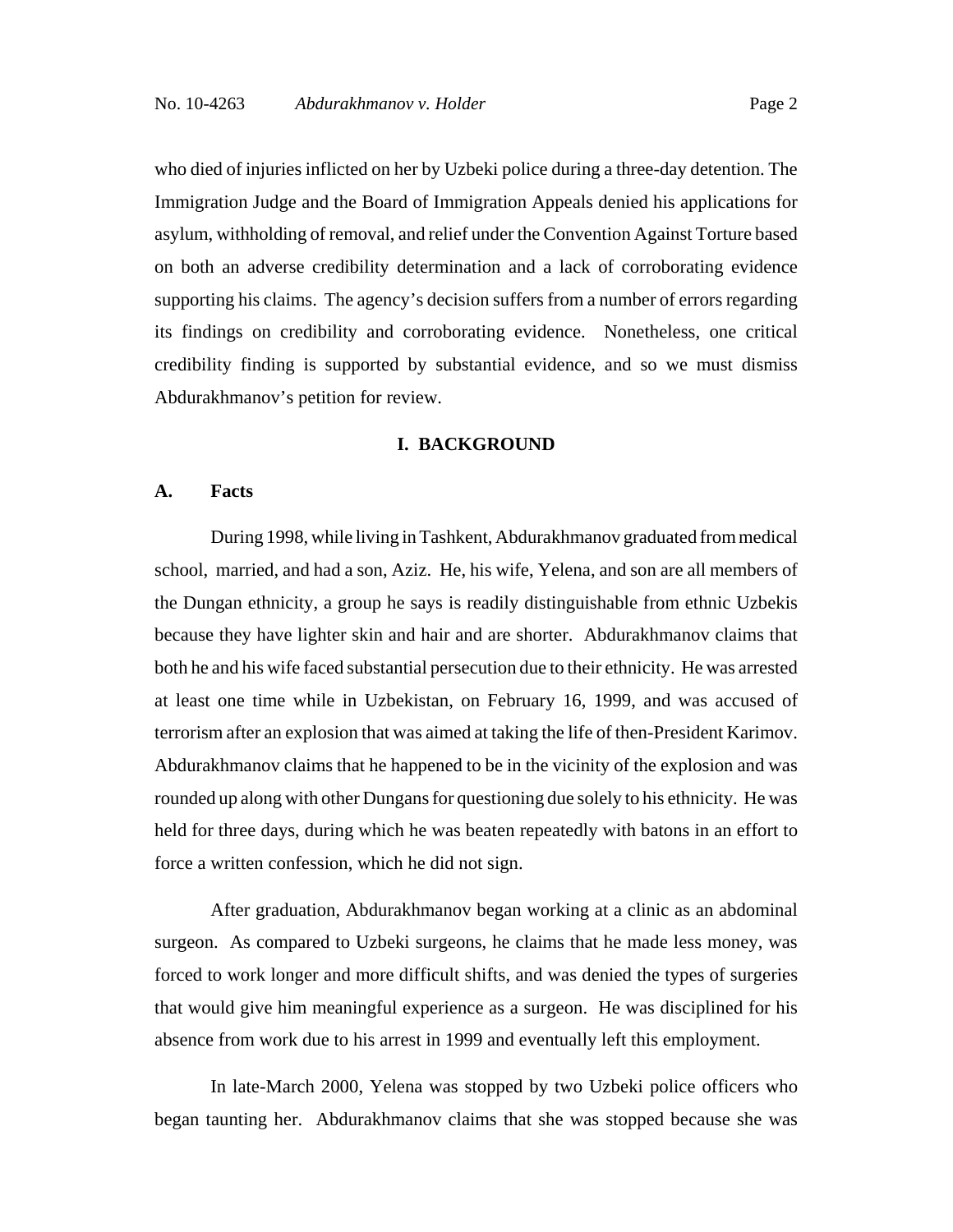Dungan and the officers wanted to humiliate her. They made numerous sexual advances and when she refused, they took her into police custody for three days during which she was repeatedly beaten and sexually assaulted. Abdurakhmanov claims that she was harmed emotionally and physically and could not recuperate. He took her to the hospital three days after her release where she died. Her death certificate states that she died on April 5, 2000 as a result of head trauma. Abdurakhmanov claims that he attempted to force an investigation into his wife's death but that neither police nor prosecutors would help him due to his ethnicity. Not long after, he obtained a visa to come to the United States.

# **B. Procedural History**

Abdurakhmanov obtained a non-immigrant visa for pleasure and entered the United States on April 7, 2001. He renewed the visa once in October before eventually applying for asylum with the former Immigration and Nationality Service on March 26, 2002. The Service denied his application and referred him to an Immigration Court as removable. He reapplied for asylum, withholding of removal, and relief under the Convention Against Torture ("CAT").

At his merits hearing before the Immigration Judge ("IJ") on May 6, 2008, Abdurakhmanov testified about the mistreatment he and his wife suffered in Uzbekistan and provided corroborating evidence including his 2002 asylum application, his 2005 asylum application completed on the updated form, various country reports, and reports on the treatment of Dungans in Uzbekistan. The exhibits attached to the 2002 application were: a health certificate of his physical condition after his release from detention in 1999; a summons to appear at a military department; his wife's death certificate; and, his son's birth certificate.

After the hearing, the IJ filed a written decision denying the relief sought based on Abdurakhmanov's lack of credibility and a lack of corroborating evidence. Abdurakhmanov appealed the IJ's decision to the Board of Immigration Appeals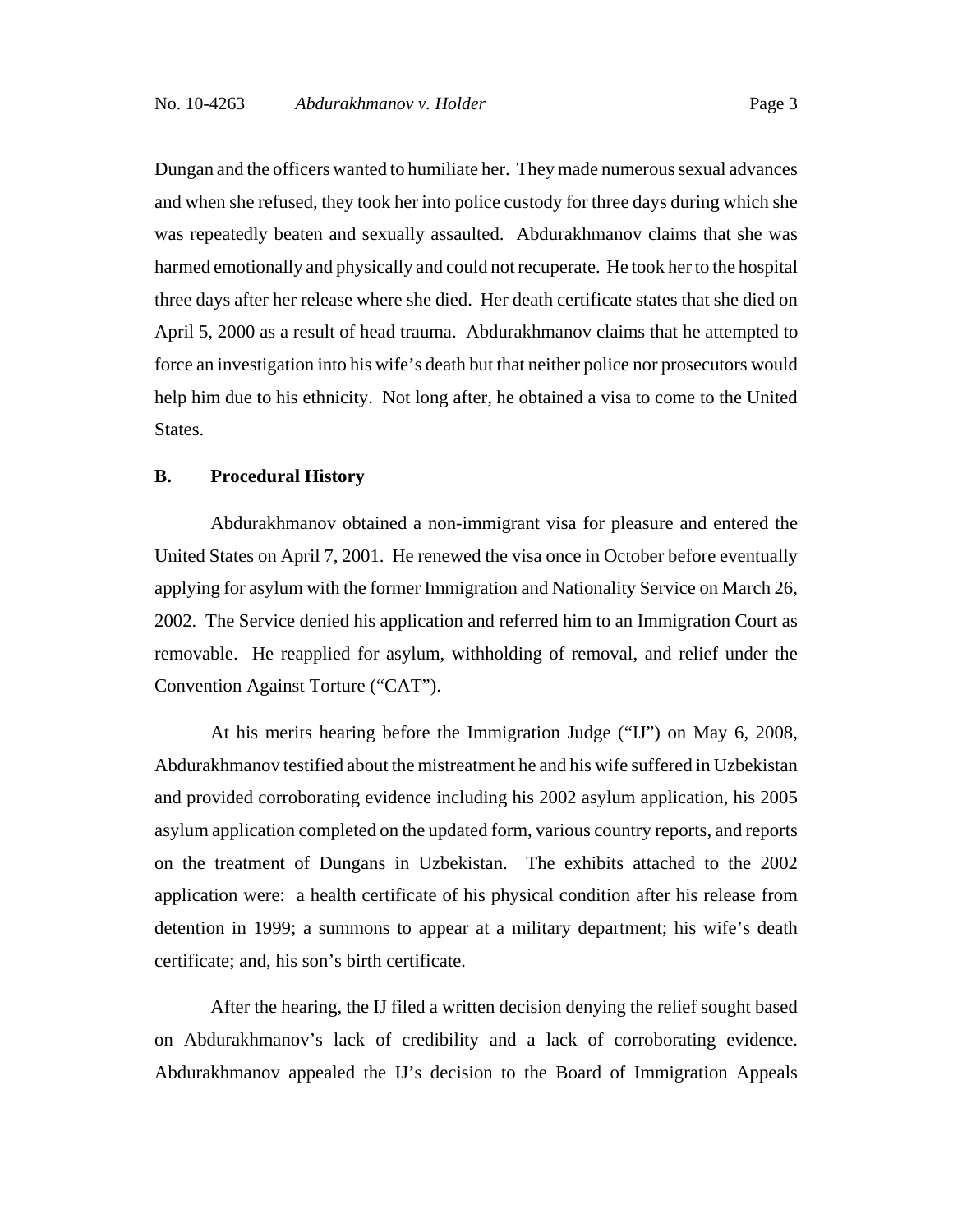("BIA"), which upheld the IJ's decision.**<sup>1</sup>** Specifically, the BIA found that the IJ's adverse credibility determination was not clearly erroneous based on three inconsistencies: (1) the circumstances under which Abdurakhmanov left his job as a surgeon; (2) the number of times he had been arrested; and, (3) his wife's condition upon release from detention. As to Abdurakhmanov's corroborating evidence, the BIA agreed with the IJ that some of the documents actually undermined his credibility and that they deserved little weight because they were not contemporaneous documents or originals.

# **II. DISCUSSION**

## **A. Standard of Review**

"Because the BIA adopted and supplemented the IJ's decision, we review the opinion of the IJ in conjunction with the BIA's additional comments and discussion." *Cruz-Samayoa v. Holder*, 607 F.3d 1145, 1149 (6th Cir. 2010). The agency's findings of fact are reviewed for substantial evidence, and questions of law are reviewed de novo. *Khalili v. Holder*, 557 F.3d 429, 435 (6th Cir. 2009). The substantial-evidence standard requires us to defer to the agency's findings of fact "if supported by reasonable, substantial, and probative evidence on the record considered as a whole." *Mikhailevitch v. I.N.S.*, 146 F.3d 384, 388 (6th Cir. 1998) (quoted authorities omitted). "Under this standard, we will not reverse a factual determination . . . unless we find 'that the evidence not only supports a contrary conclusion, but compels it." *Ceraj v. Mukasey*, 511 F.3d 583, 588 (6th Cir. 2007) (citation and emphasis omitted).

We have previously articulated the legal standard for granting asylum:

"The disposition of an application for asylum involves a two-step inquiry: (1) whether the applicant qualifies as a refugee as defined in 8 U.S.C. § 1101(a)(42)(A), and (2) whether the applicant merits a favorable exercise of discretion by the Attorney General." *Kouljinski v. Keisler*, 505 F.3d 534, 541 (6th Cir. 2007) (internal quotation marks

<sup>&</sup>lt;sup>1</sup>The IJ also found that Abdurakhmanov had not adequately proven that he was of Dungan ethnicity. Specifically, the IJ credited a Wikipedia article about Dungans over Abdurakhmanov's testimony, stating that Abdurakhmanov did not appear to share the characteristics that the article attributed to Dungans. The BIA held, however, that Abdurakhmanov's testimony should not be discredited based on a Wikipedia excerpt and declined to consider this ground on appeal.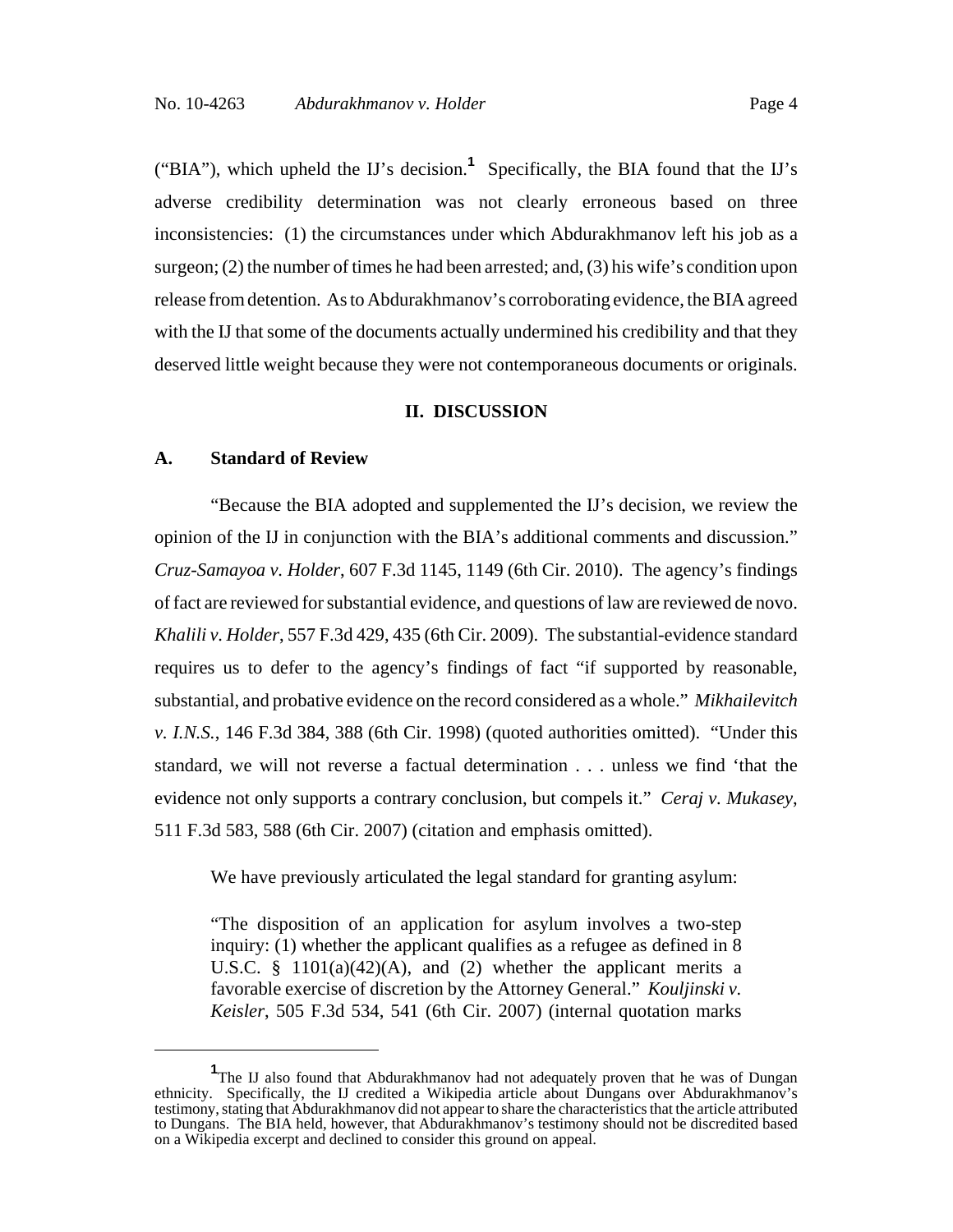omitted). "[T]o qualify as a refugee," the applicant must establish "that he or she has suffered past persecution on the basis of race, religion, nationality, social group, or political opinion; or . . . show[] that he or she has a well-founded fear of persecution on one of those same bases." *Id.*; *see also* 8 C.F.R. § 1208.13(b). If an individual is eligible for asylum, then the applicant bears the "burden of establishing that the favorable exercise of discretion is warranted." *Kouljinski*, 505 F.3d at 542 (internal quotation marks omitted).

*Cruz-Samayoa*, 607 F.3d at 1150-51. "An applicant who establishes past persecution is presumed to have a well-founded fear of future persecution." *Pilica v. Ashcroft*, 388 F.3d 941, 950 (6th Cir. 2004). Otherwise, to establish a well-founded fear of future persecution, the applicant must demonstrate "(1) that he has a fear of persecution in his home country on account of race, religion, nationality, membership in a particular social group, or political opinion; (2) that there is a reasonable possibility of suffering such persecution if he were to return to that country; and (3) that he is unable or unwilling to return to that country because of such fear." *Id.* Withholding of removal claims are analyzed under the same framework, except that the "alien must show a 'clear probability' of persecution." *Dugboe v. Holder*, 644 F.3d 462, 471-72 (6th Cir. 2011).**<sup>2</sup>**

## **B. The Adverse Credibility Determination**

"Credibility determinations are findings of fact," and are reviewed for substantial evidence. *Yu v. Ashcroft*, 364 F.3d 700, 703 (6th Cir. 2004).**<sup>3</sup>** An "immigration judge's conclusion must be supported by specific reasons and must be based upon issues that go to the heart of the applicant's claim. In other words, if discrepancies cannot be viewed as attempts by the applicant to enhance his claims of persecution, they have no bearing on credibility." *Ceraj*, 511 F.3d at 591 (internal citations and quotation omitted). We review separately each of the three inconsistencies upon which the IJ and BIA based the adverse credibility determination.

**<sup>2</sup>** The BIA held that Abdurakhmanov did not "meaningfully challenge the denial of CAT protection" in his appeal and thus deemed that claim waived. As Abdurakhmanov has not raised the issue of relief under CAT in his briefs before this Court, we also deem it waived. *See, e.g.*, *United States v. Johnson*, 440 F.3d 832, 845-46 (6th Cir. 2006).

**<sup>3</sup>**<br>Abdurakhmanov filed his asylum application prior to the May 11, 2005 effective date of the REAL ID Act of 2005. Consequently, his petition is not subject to the provisions of that Act.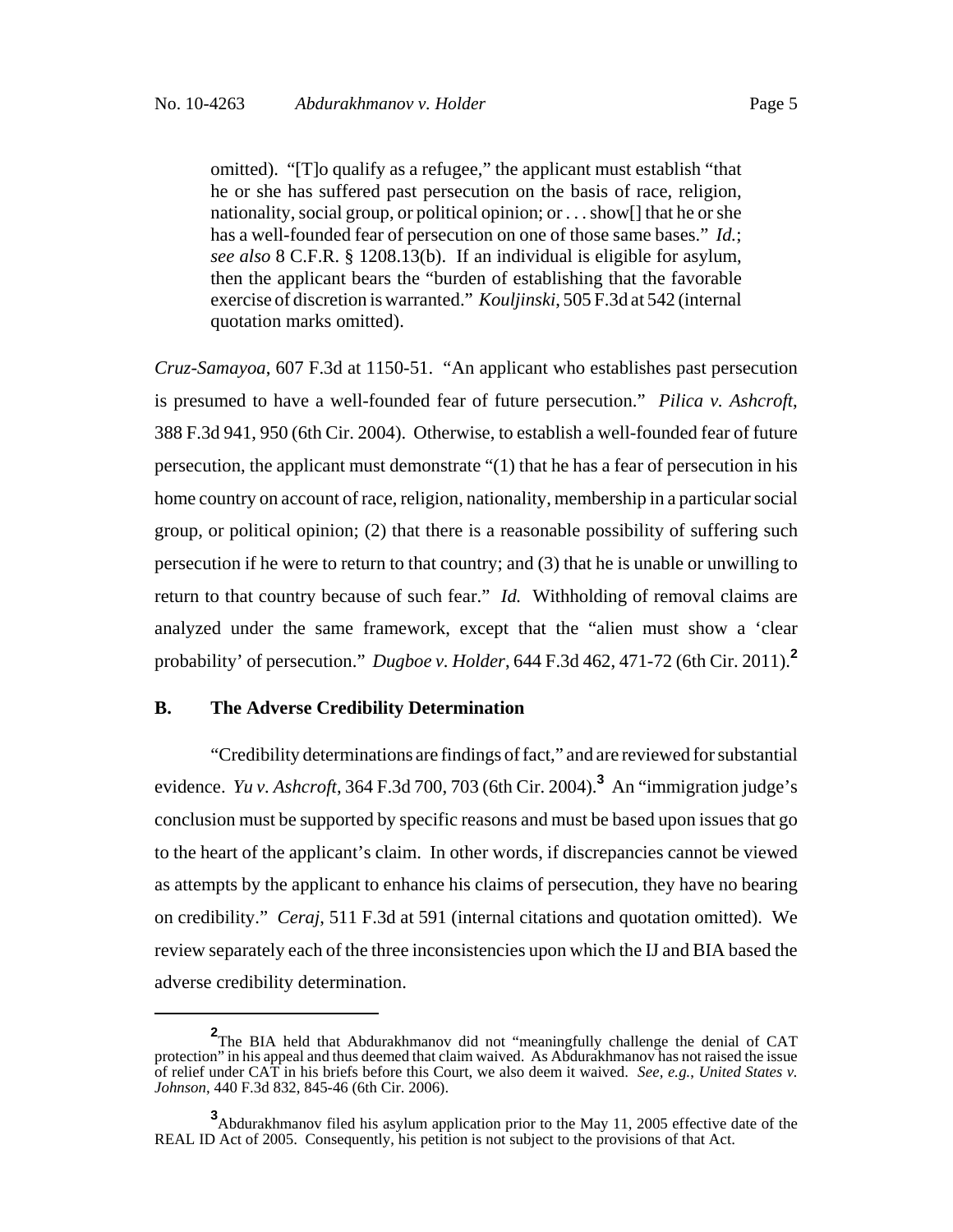We begin with the agency's third finding of inconsistency because it is most easily resolved. This ground is based on a purported discrepancy between Abdurakhmanov's hearing testimony and his wife's death certificate. The death certificate indicates that Yelena died from "hard injury to the back of the head." The IJ found Abdurakhmanov incredible because "[h]e made no mention of his wife having received a massive head injury that caused her death," and the BIA considered this "[a]nother notable discrepancy" supporting the IJ's adverse credibility determination. This finding is flatly contradicted by Abdurakhmanov's testimony that the police "beat her up on the chest, on the head, they used batons." Therefore, this ground cannot support the agency's adverse credibility finding.

The second ground is based on a purported discrepancy between Abdurakhmanov's asylum application and his testimony. In the application, Abdurakhmanov alleged that he was arrested and beaten in 1999, after the assassination attempt, and that he was also detained and beaten in 2000 after demanding an investigation into his wife's death. Specifically, Abdurakhmanov stated in his asylum application that he was "defended [arrested?] in the police dept. and beaten because I wanted to find the guilties in my wife's death." At the hearing, however, he reported in response to the IJ's query that he had been arrested only once in 1999. This response persuaded the IJ that Abdurakhmanov was not credible because he did not testify about any beating in relation to the 2000 detention, and the BIA agreed that "[t]he respondent also gave varying accounts of the number of times he had been arrested in Uzbekistan."

The agency's credibility finding on this ground appears to be questionable. The asylum application used the phrase "defended [arrested?]." Abdurakhmanov's inartful description of his treatment at the hands of Uzbeki police does not confirm that he was, in fact, arrested in 2000. The most direct way to obtain clarification about the meaning of the asylum application would have been for the IJ to ask Abdurakhmanov exactly what he meant by "defended [arrested?]." Instead, the IJ asked how many times he had been arrested, "officially or unofficially." Abdurakhmanov responded that he had been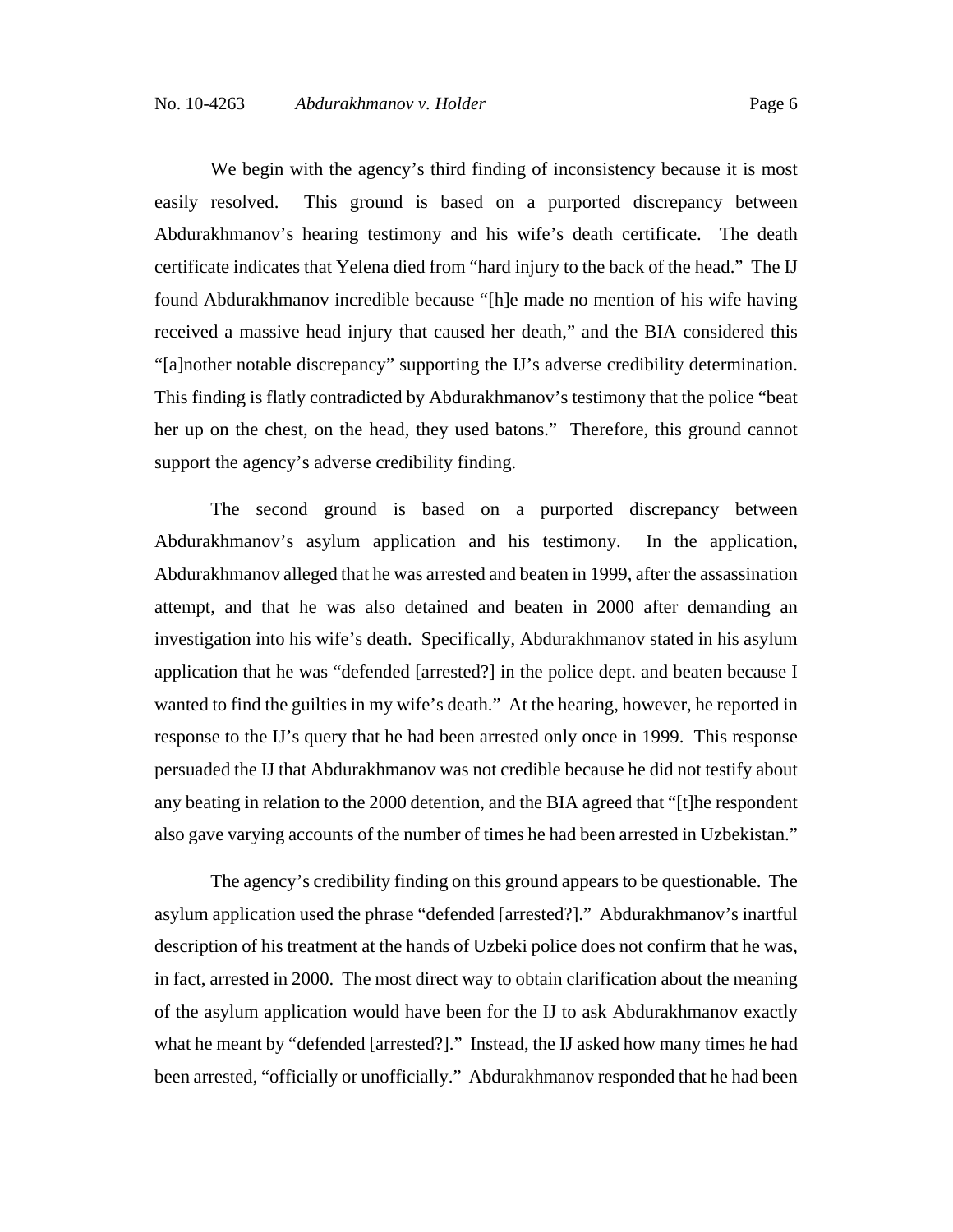arrested one time.**<sup>4</sup>** Considering the question posed, Abdurakhmanov's answer is no more indicative of incredibility than it is indicative of an inability to distinguish between an official arrest and an unofficial, yet still relevant, physical detention. Our view is supported by Abdurakhmanov's insertion of a question mark beside the term "arrested" in his asylum application, indicating he held some reservation about use of that term.

Whether we would be compelled, on this record, to come to a contrary conclusion as to Abdurakhmanov's credibility on this point is perhaps in doubt. We need not definitively resolve the issue, however, because the agency's adverse credibility determination on another ground is supported by substantial evidence.

This last issue again concerns a discrepancy between the asylum application and the hearing testimony. In the application, Abdurakhmanov wrote: "My boss said, 'You're fired.' I asked why. He said, 'Police call me. Maybe you extremist.' I lost my job." When his own attorney asked him at the hearing whether he was fired from his job as a surgeon, however, Abdurakhmanov unequivocally stated that he was not fired and he quit because he was not given the same surgical opportunities as Uzbeki surgeons. This discrepancy suggests that the asylum application was drafted in an attempt to enhance Abdurakhmanov's claim of persecution. Like the IJ, the BIA held that Abdurakhmanov's lack of credibility on this point "call[s] into question the veracity of the claimed arrest" and thus "go[es] to the heart of his claim." We find this rationale substantially supported on the record as a whole. Thus, on this basis alone, the agency's adverse credibility determination can be affirmed. Abdurakhmanov's reliance on *Sylla v. INS*, 388 F.3d 924 (6th Cir. 2004), and *Koulibaly v. Mukasey*, 541 F.3d 613 (6th Cir. 2008), is misplaced because in both of those cases, minor inconsistencies did not go to the heart of the aliens' claims. Also, in the latter case, the BIA's adverse credibility determination was based in part on an Assessment to Refer that lacked reliability. *Koulibaly*, 541 F.3d at 620-24.

**<sup>4</sup>** An IJ has not only an ability, but an obligation, to ask questions of the alien during the hearing to establish a full record. 8 U.S.C. § 1229a(b)(1). However, that questioning should not be used to draw out testimony that would support the IJ's already-formed determination of adverse credibility; it should be designed to elicit testimony relevant to the fair resolution of the alien's applications. *Cf. Torres v. Mukasey*, 551 F.3d 616, 626-27 (7th Cir. 2008).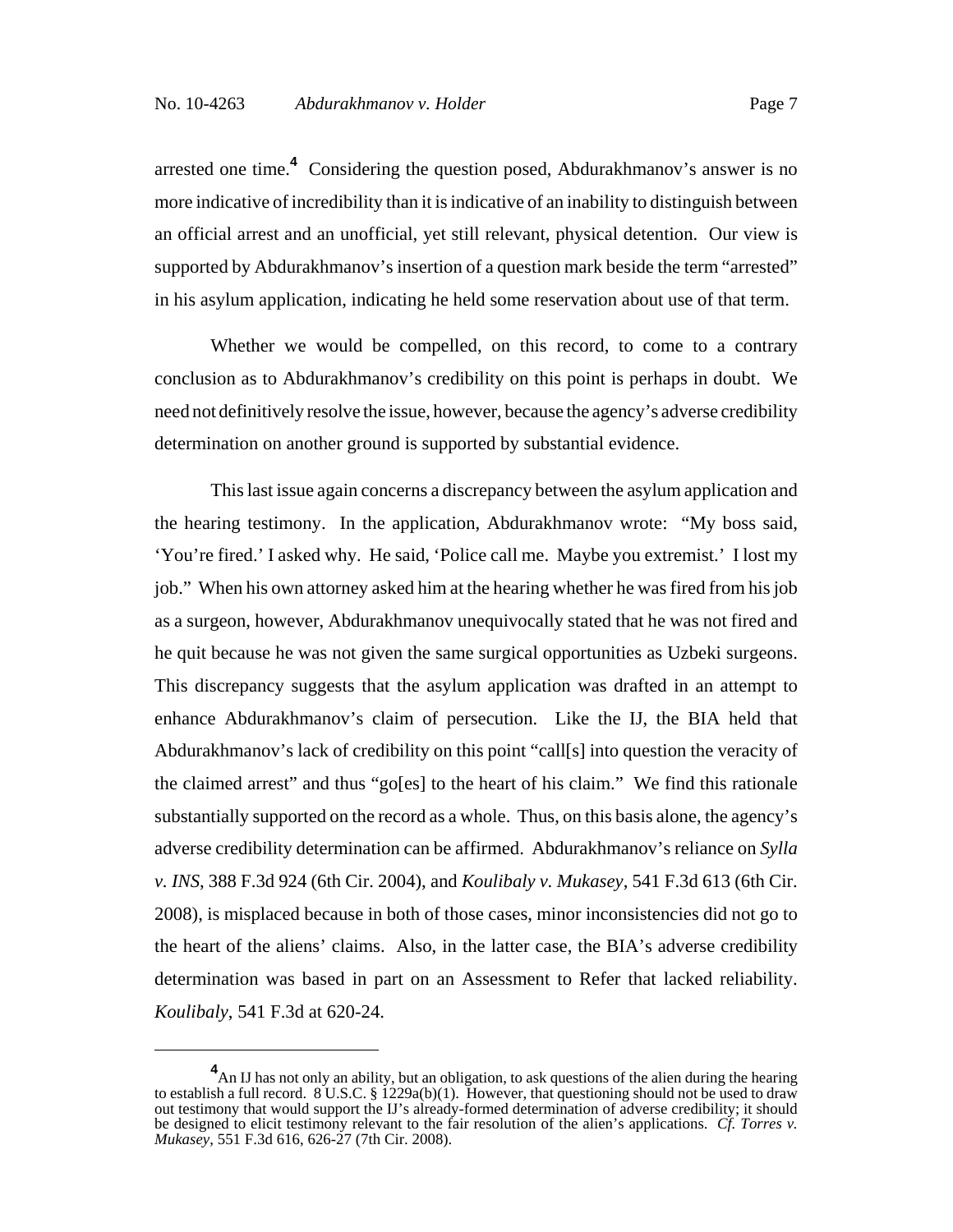# **C. The Finding of a Lack of Corroborating Evidence**

"'[W]here it is reasonable to expect corroborating evidence for certain alleged facts pertaining to the specifics of an applicant's claim, such evidence should be provided[.]'" *Lin v. Holder*, 565 F.3d 971, 977 (6th Cir. 2009) (quoted authorities omitted). A failure to submit such reasonably available evidence can support the agency's determination that the applicant did not meet her burden of proof. *Id.* An applicant is only required to supply those types of documents that can be "reasonably expected" given his or her circumstances—i.e., only of "the type that would normally be created or available in the particular country and is accessible to the alien, such as through friends, relatives, or co-workers." *Dorosh v. Ashcroft*, 398 F.3d 379, 382–83 (6th Cir. 2004) (quoted case omitted). "An immigration judge's determination regarding the availability of corroborating evidence will not be reversed 'unless the court finds . . . that a reasonable trier of fact is compelled to conclude that such corroborating evidence is unavailable." *Lin*, 565 F.3d at 977.

The corroborating evidence standard is typically invoked by IJs when the applicant has submitted little or no evidence to corroborate her testimony. In this case, however, Abdurakhmanov submitted several items of corroborating evidence which the IJ found either to contradict his testimony, to affect his credibility adversely, or to be of little or no weight because the documents were not originals submitted contemporaneously with his asylum application.

First, the IJ found that Yelena's death certificate contradicted Abdurakhmanov's testimony about the manner of his wife's death. We have already explained that the IJ misstated Abdurakhmanov's hearing testimony. Consequently, this finding is not supported by substantial evidence.

Second, the IJ and the BIA erred in construing the law applicable to corroborative evidence. The IJ ruled that, "[b]ecause the respondent does not claim to have received any of these documents contemporaneously with the events in question, the authenticity of the documents is suspect, and the DHS could not conduct a forensic analysis without possession of the originals," relying on *Ramaj v. Gonzales*, 466 F.3d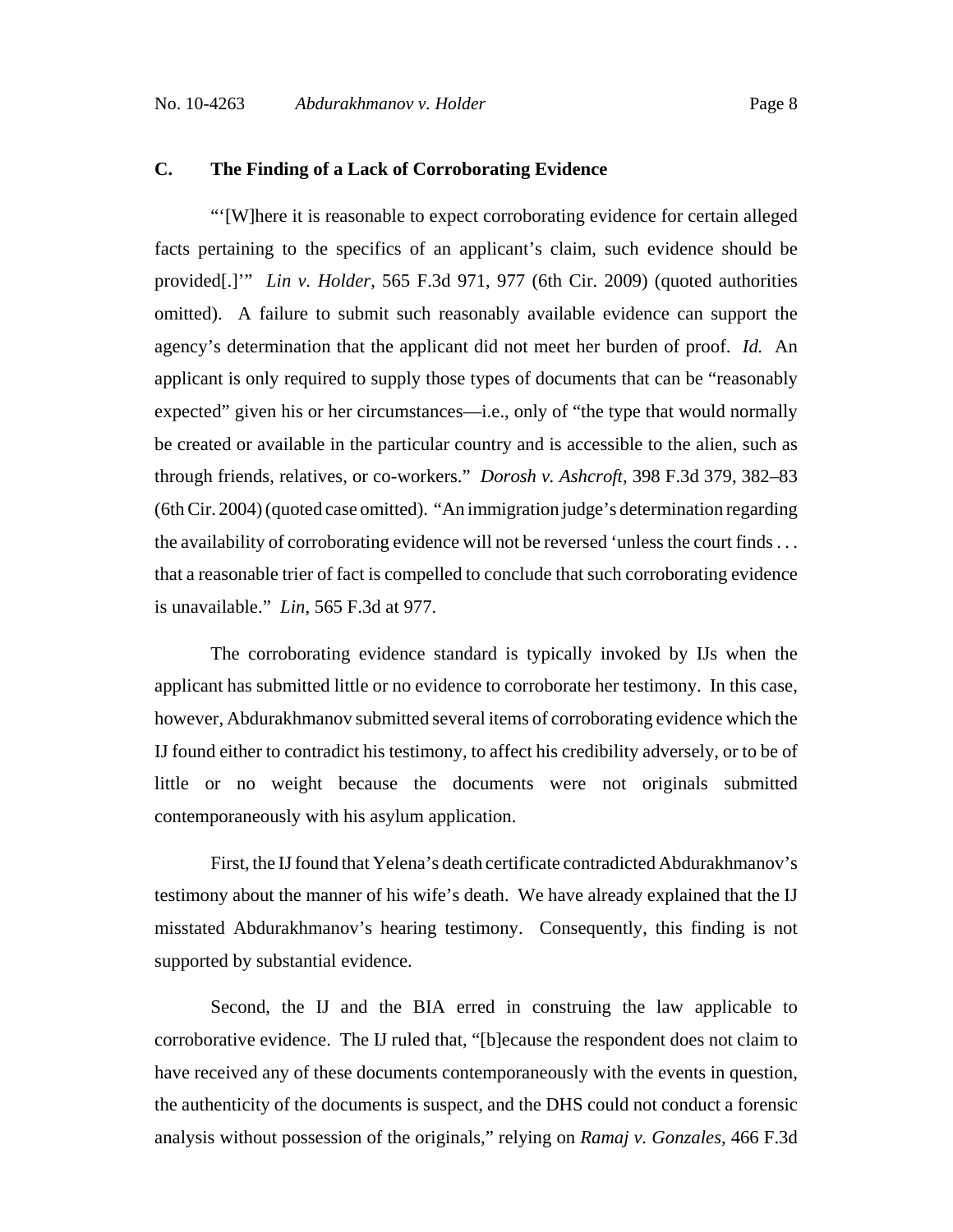520 (6th Cir. 2006). The BIA held that "the Immigration Judge was properly concerned about the lack of contemporaneous documents and originals," relying on *Ramaj* and also *Matter of H-L-H-*, 25 I & N Dec. 209 (BIA 2010). Neither *Ramaj* nor *Matter of H-L-H-* support this holding.

In *Ramaj*, we reviewed an IJ's decision that various documents submitted by the petitioner should be excluded from the record because there was no verification that the signatures on the documents were actually those of the persons alleged to have signed them. 466 F.3d at 529. After reviewing the agency's regulations on authentication, we noted that "[t]he IJ may have erred in excluding the ... documents on this ground[]" because the agency's regulation required attestation by an authorized official only where the document is a copy, and it was unclear whether the documents in that case were copies or originals. *Id.* at 530. This Court also noted, without deciding, that further certification of an attested copy seemed to be "an option and not a requirement." *Id.* Nowhere in the opinion did we address the relative weight to be given originals or photocopies of documentary evidence, nor did we address whether the documents were created contemporaneously with the events in question.

In *Matter of H-L-H-*, the BIA held that documents the applicant obtained from various governmental bodies in her village in China were "entitled to minimal weight" because they "were obtained for the purpose of the hearing, are unsigned and unauthenticated and fail to even identify the authors." *Id.* at 214. These documents were "not a record of a past event, such as a contemporaneously created police report," but were "instead a statement from local government officials of what allegedly will happen to the respondent and her husband in the future if they return." *Id*. The BIA qualified its holding by noting that "asylum applicants cannot always reasonably be expected to have authenticated documents from an alleged persecutor[.]" *Id*. at 215, n.5 (citation omitted).

Abdurakhmanov's corroborating evidence was "obtained for the purpose of the hearing," but unlike the evidence in *Matter of H-L-H-*, Abdurakhmanov's documents were records of past events. They did not purport to speculate about his future treatment